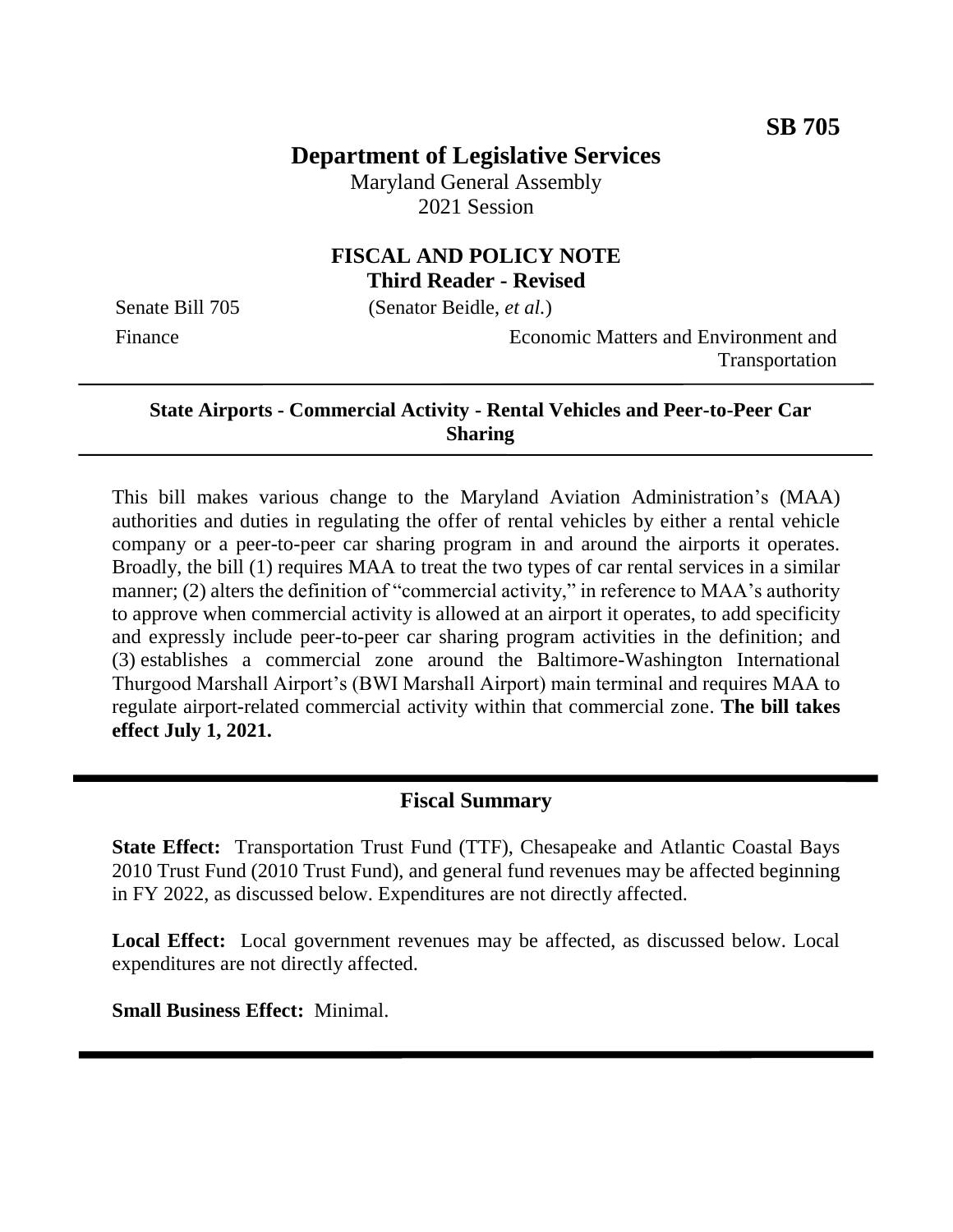# **Analysis**

**Bill Summary:** In carrying out its powers and duties with respect to the offer for rental vehicles by either a rental vehicle company or a peer-to-peer car sharing program, MAA must (1) treat like services as being of the same class; (2) provide services and grant privileges in a consistent manner; (3) ensure the terms and conditions of agreements, including all access and fee requirements, are reasonable and uniform, as specified; and (4) take into consideration MAA's long-term investment in the consolidated rental vehicle facility and associated structures and improvements.

The definition of "commercial activity," in reference to MAA's authority to approve when commercial activity is allowed at an airport it operates, is modified to include the offer or arrangement by a rental vehicle company or a peer-to-peer car sharing program of the rental or use of a motor vehicle by (1) listing, publishing, or advertising the rental or use by mentioning the formal or informal name of an airport operating by MAA, as specified; (2) listing, publishing, or advertising the rental or use of a motor vehicle parked on or located at airport property or facilities; (3) facilitating the use of motor vehicles to transport airport customers to or from airport property or facilities, as specified; or (4) promoting or marketing motor vehicles to transport airport customers to or from airport property or facilities, as specified.

MAA's authority over commercial activity at BWI Marshall Airport must extend to a commercial zone that is within a seven-mile radius of the main terminal. MAA must establish rules and requirements for the conduct of airport-related commercial activity within this zone.

The bill also clarifies that commercial activity is *allowed* (instead of permitted) at an airport operated by MAA only when expressly authorized by and in a manner prescribed by MAA.

### **Current Law:**

#### *Maryland Aviation Administration*

MAA, as a unit of the Maryland Department of Transportation (MDOT), has responsibility for fostering, developing, and regulating aviation activity throughout the State. MAA is responsible for operating, maintaining, and developing the BWI Marshall Airport, a State-owned airport, as a major center of commercial air carrier service in the State.

SB 705/ Page 2 With the approval of the Secretary of Transportation, MAA has broad authority to contract, lease, or otherwise arrange with any person to (1) provide services to that person through the airport or MAA-operated facility or (2) use or improve for commercial purposes any part of the airport or facility or supply services, facilities, goods, commodities, or other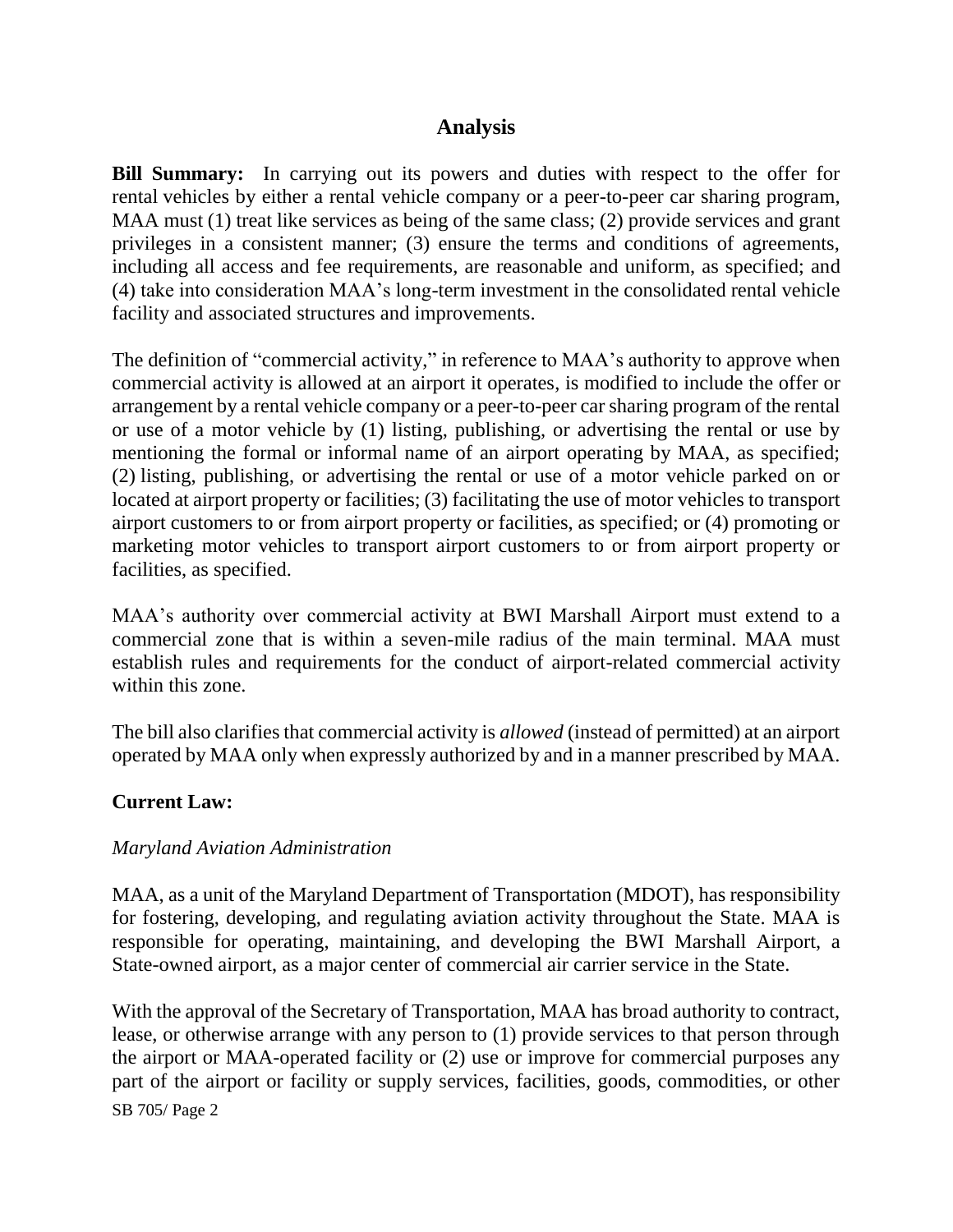things at the airport or facility. In doing so, MAA may establish terms and conditions and fix any charges, rentals, or fees that are reasonable and uniform for the same class of privilege or service and meet specified requirements.

Commercial activity (meaning the sale, merchandising, marketing, or promotion of any goods or services), at an airport operated by MAA is permitted only when expressly authorized by and in a manner prescribed by MAA.

### *Rental Vehicles*

The Maryland Vehicle Law governs rental vehicles and details the requirements, rules, and procedures for motor vehicle rental companies operating in the State. For example, a vehicle may only be rented to an individual who holds a legal driver's license, and the company must keep detailed records about each individual to whom a vehicle is rented. "Motor vehicle rental company" means a person that is in the business of providing motor vehicles to the public under a rental agreement for a period of 180 days or less. The sales and use tax rate for short-term vehicle rentals in the State is 11.5%; revenue generated from the tax is distributed to the 2010 Trust Fund (55%) and TTF (45%).

### *Peer-to-peer Car Sharing Programs*

A peer-to-peer car sharing program is an online platform that connects vehicle owners with drivers to enable the sharing of motor vehicles for financial consideration. Chapter 852 of 2018 established a (1) regulatory framework for peer-to-peer car sharing in the State; (2) a sales and use tax rate of 8% for related sales and charges, which was to terminate June 30, 2020, reverting to the standard 6% rate; and (3) regulatory processes for rates and fees charged to a renter through a program. Chapter 567 of 2020 extended the termination date of the 8% tax rate through June 30, 2021. Revenues from the sales and use tax on peer-to-peer car sharing accrues to the general fund.

# *Chesapeake and Atlantic Coastal Bays 2010 Trust Fund*

The 2010 Trust Fund was established in 2008 and is funded with a portion of revenues from the motor fuel tax and the sales and use tax on short-term vehicle rentals (which, collectively, generate approximately \$50.0 million each year for the trust fund). The trust fund is used for nonpoint source pollution control projects to help meet Chesapeake Bay restoration goals and to improve the health of the Atlantic Coastal Bays and their tributaries. Examples of nonpoint source projects that can be funded with the trust fund include cover crops, natural filters, and local watershed restoration projects, including stormwater management projects.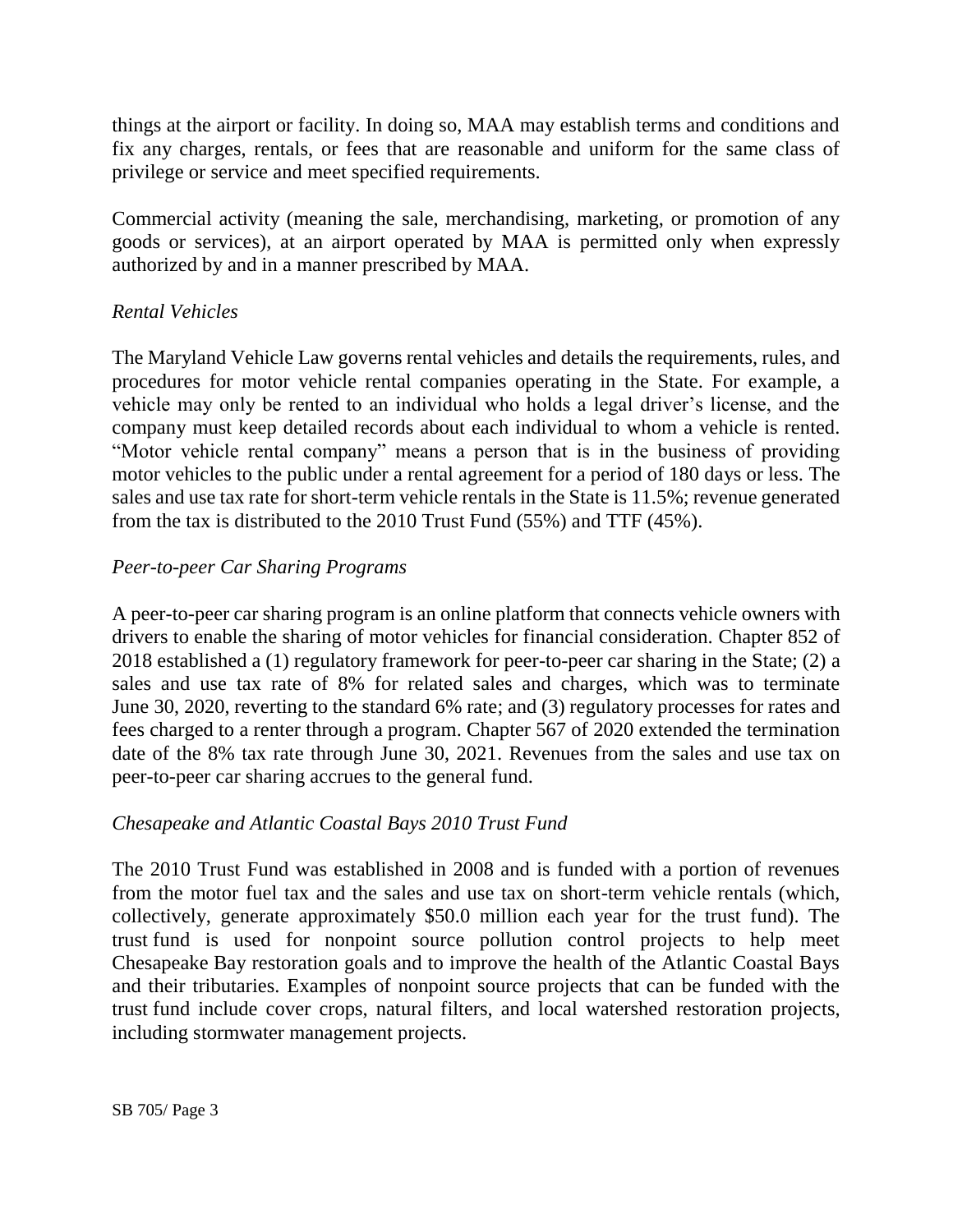**State Revenues:** Under current law and practice, MAA contracts with various motor vehicle rental companies that pay fees to maintain a physical presence at the airport; for many years, these rental cars were the primary avenue for travelers flying into the State to rent a vehicle. Each vehicle that is rented through an airport rental company is subject to a customer facility charge of \$3.25 per day and, as noted above, the 11.5% sales and use tax on short-term vehicle rentals. As peer-to-peer car sharing programs have begun operating in the State in recent years, travelers have been able to more easily rent vehicles outside of the airport. When this occurs, MAA foregoes the facility charge and the tax revenues that it would otherwise collect, since peer-to-peer rentals are only subject to an 8% sales and use tax that is distributed to the general fund.

The State collected \$70.4 million from the sales and use tax on short-term vehicle rentals in fiscal 2020; 55% of the revenues (\$38.7 million) accrue to the 2010 Trust Fund, and 45% of the revenues (\$31.7 million) accrue to TTF. The State collected \$414,000 in sales and use taxes from peer-to-peer car sharing in fiscal 2019, which accrue to the general fund. Accordingly, TTF revenues, 2010 Trust Fund revenues, and general fund revenues may be affected depending on how the bill affects the balance between motor vehicle rental companies and peer-to-peer car sharing programs operating in and around BWI Marshall Airport; however, the direction and magnitude of the potential effect, if any, cannot be reliably estimated.

For example, if the bill results in the airport's traditional motor vehicle rental companies taking business from peer-to-peer car sharing programs, general fund revenues decrease, while TTF revenues and 2010 Trust Fund revenues increase. Conversely, because the bill requires MAA to treat the two types of rental vehicles with greater parity, MDOT advises that the bill may increase the market share of peer-to-peer car sharing companies. To the extent that occurs, general fund revenues increase, while TTF revenues and 2010 Trust Fund revenues decrease.

**Local Revenues:** A portion of the taxes collected on short-term vehicle rentals accrues to the Gasoline and Motor Vehicle Revenue Account within TTF and is shared with local governments through capital transportation grants. Therefore, similar to the potential effect on State revenues discussed above, local revenues are affected to the extent the bill affects the balance between traditional motor vehicle rental companies and peer-to-peer car sharing programs.

**Additional Comments:** MDOT advises, and the Department of Legislative Services concurs, that the bill could be interpreted to require MAA to regulate car rental businesses that are only tangentially related to BWI Marshall Airport. For example, a car rental company that operates in south Baltimore (which is near the edge of the seven-mile radius commercial zone established by the bill) that mentions proximity to BWI Marshall Airport